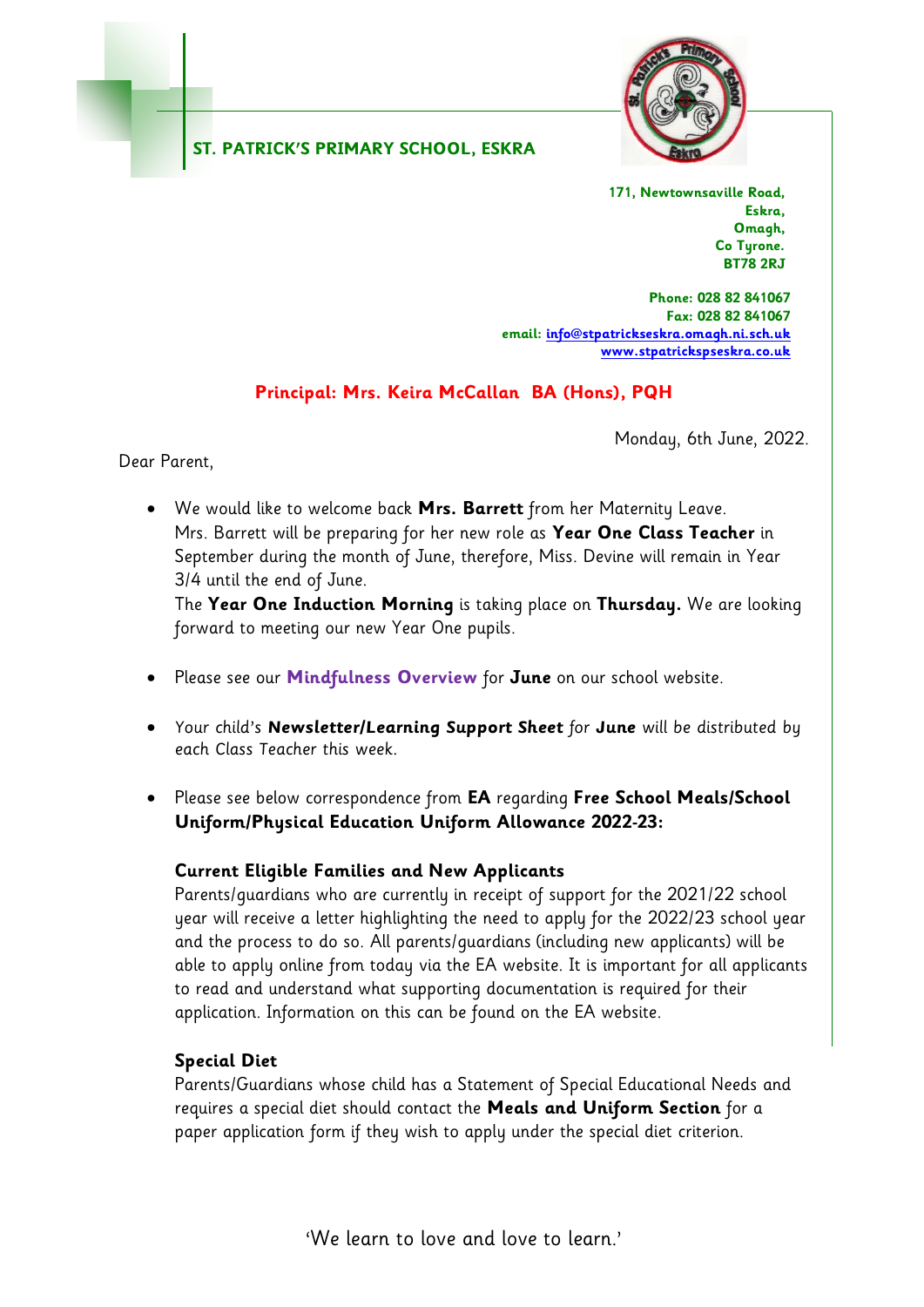#### **Free School Meals / Uniform Allowance Helpdesk**

The Free Schools Meals and Uniform Allowance Helpdesk is operated by staff across the EA Free School Meals/Uniform Allowance service. It is available to assist parents and guardians who may have any queries. The **Helpdesk** operates **Monday – Friday** from **9am to 4.30pm** and can be contacted via email: [mealsanduniform@eani.org.uk.](mailto:mealsanduniform@eani.org.uk) The telephone number which should be used for all enquiries is **028 9041 8044** Further information including eligibility criteria for the 2022 - 23 school year and a list of Frequently Asked Questions to assist with any parental queries can be accessed by visiting our website.

- In periods of hot weather, please make sure that your child comes to school with sun - cream applied and with extra supplies for reapplication during the school day. Sun hats and caps are recommended during the good weather also.
- Homework for all classes will end on **Thursday.**
- Please note that there **won't** be any After schools Multi sports on Thursday. The **final** session for this academic year will take place on **Thursday, 16th June.**
- A sincere **Thank You** to **Kathleen and Shauna McGirr** who have been completing art activities with the children over the past four weeks based around Mary and the Rosary. Pupils thoroughly enjoyed the activities.
- Staff from **Sentinus** will be coming into school on **Thursday** to deliver a **Bring IT On** workshop with pupils in **Year Six.** The workshop will include information about IT related careers.
- Your child's **Annual Pupil Profile** (Report) will be sent home on **Thursday, 23rd June.** Please contact the school if you do not receive your child's report.
- Our **Sports Day** will take place for **all children** on **Friday** at the following times. (Please note that these times are approximate).

Year 1/2: 9.30am to 10.15am Year 3/4: 10.15am to 11.15am Years 5-7: 11.15am to 12.30pm.

Pupils are asked to wear appropriate clothing into school on Friday.

**There was a mistake in last week's note -** Sports Day will be held on **our newly refurbished pitch**, not Eskra Emmetts' Pitch. Parents are welcome to attend.

Lunch on Friday will be chips and sausages or chicken nuggets.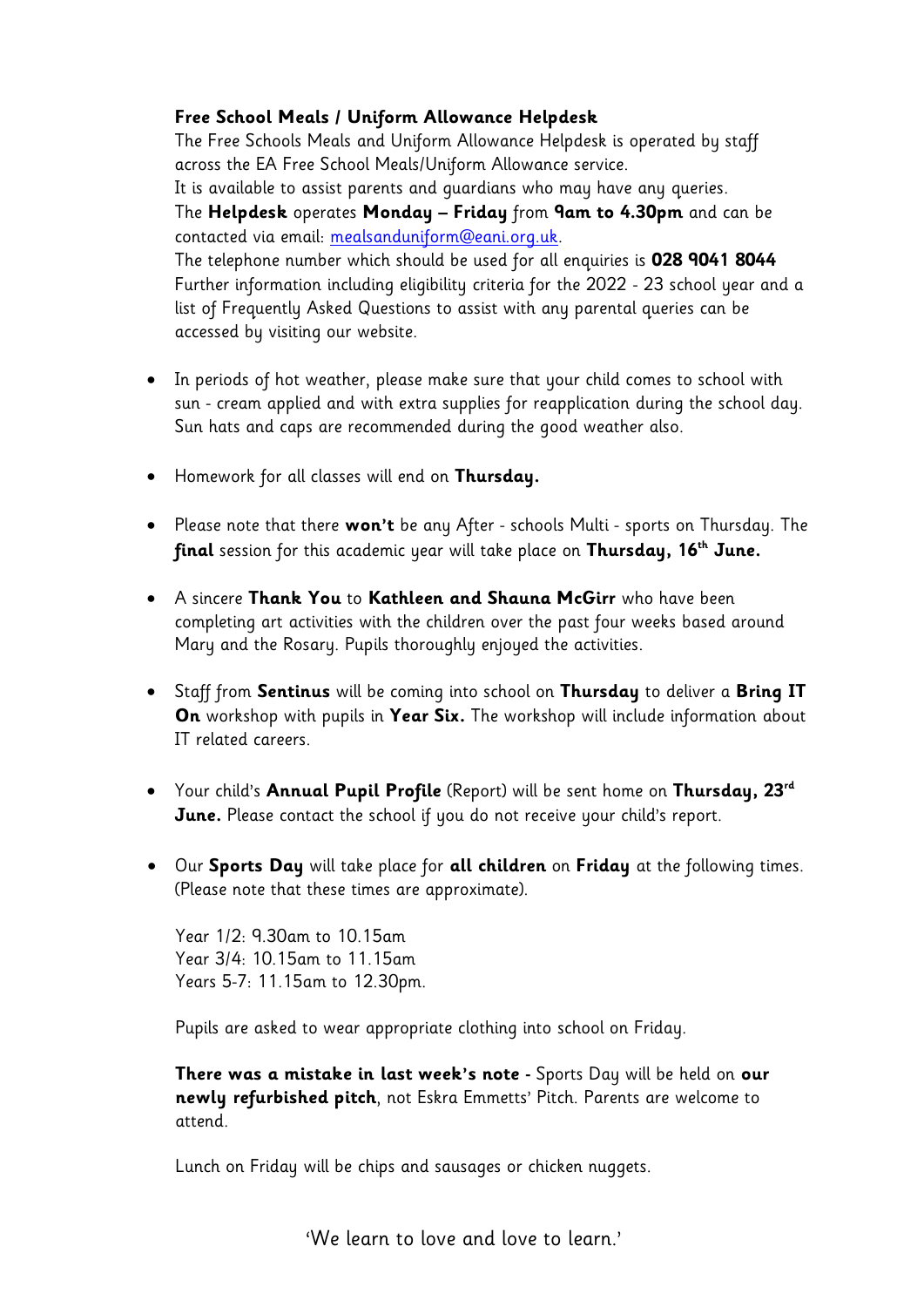Our **Achievements Assemblies** are planned for **Thursday** during school hours for pupils in **Years 1 – 6.** Staff have decided to hold the assemblies for pupils and staff only. Each teacher will share photographs of their Achievement Assembly on our school website. The **Year Seven Achievement Assembly** will take place after the **Leavers' Mass** on the evening of **16th June**.

### **Parents of Pupils in Year Seven**:

The **St. Ciaran's Entrance Exam** and **Induction Day** will take place on **Thursday at St. Ciaran's College, Ballygawley.** Good luck to everyone attending.

Our **Leavers' Mass** will take place in **St. Patrick's Church, Eskra** on **Thursday, 16 th June @ 7pm.** Pupils are not required to wear their school uniform – perhaps they could wear their Confirmation outfits. A socially distanced **barbecue** for Year Seven pupils and family members attending the Leavers' Mass has been arranged. Please make your way over to the school following the Mass. If you have any special dietary requirements, please inform the school in advance. Please complete the reply slip attached to indicate the number of people from your family who will be attending.

**Cycling Proficiency** will take place for **Year Seven** pupils on **Wednesday, 15th June and Thursday, 16th June.** Mrs. Barrett will be delivering the programme during school hours.

 Please make sure that your child brings his/her bicycle to school each day and that it is in proper working order. Pupils are asked to bring a helmet too. Bicycles can be stored in school overnight, if preferred.

Year Seven have decided to go to **Portrush** for their **End of School Trip.** Further information to follow shortly.

Yours sincerely,

*Keira McCallan* 

Mrs. Keira McCallan (Principal)